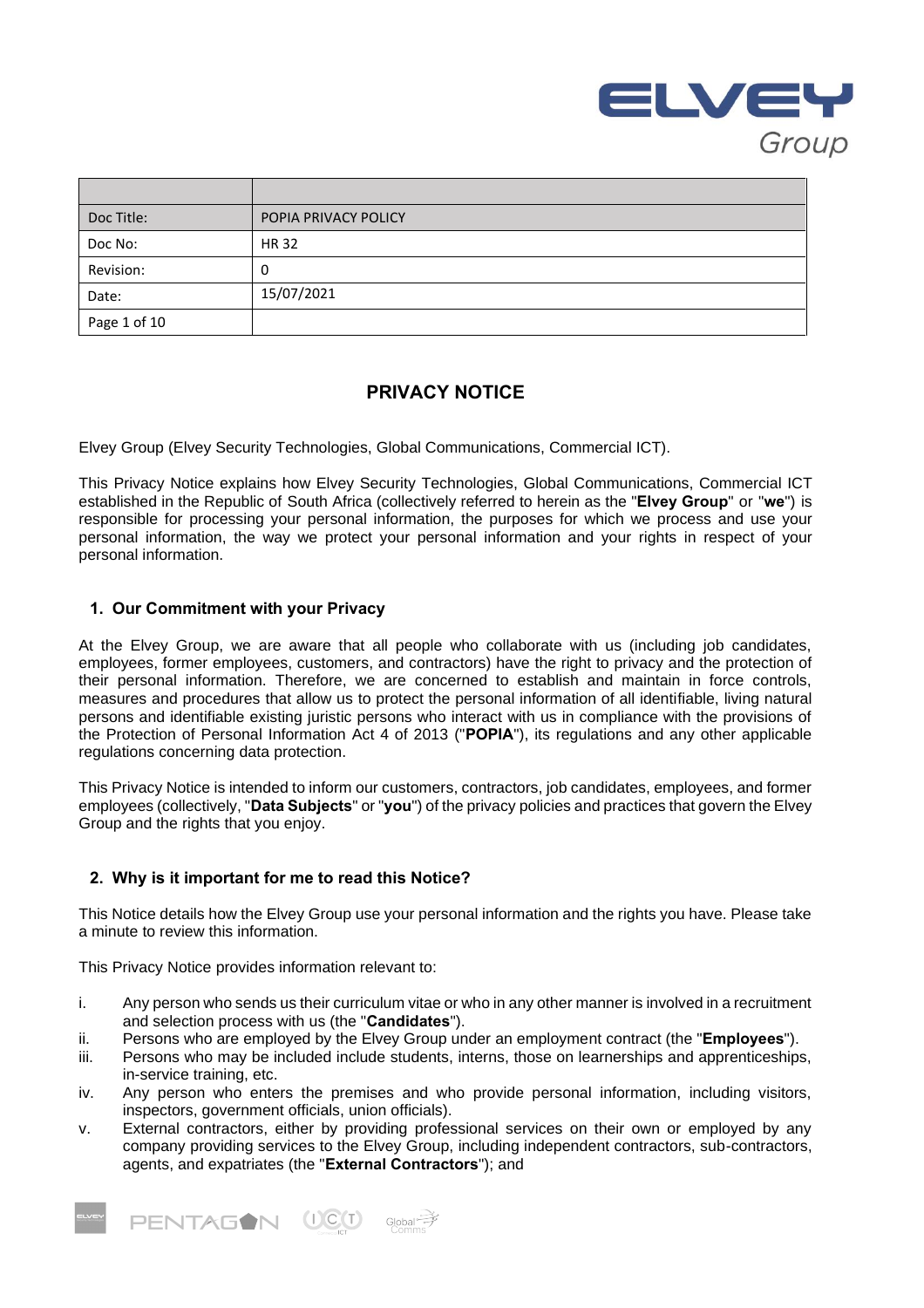

| Doc Title:   | POPIA PRIVACY POLICY |
|--------------|----------------------|
| Doc No:      | <b>HR32</b>          |
| Revision:    | 0                    |
| Date:        | 15/07/2021           |
| Page 2 of 10 |                      |

vi. External customers to whom we provide services in terms of a contractual relationship. These services may be provided either directly by us or indirectly through third party sub- contractors appointed by us to provide services to our customers ("**Customers**").

Unless specifically stated otherwise, the term "**you**" in this Notice refers to any of the groups of persons referred to herein, unless a reference to a particular group is made in this Privacy Notice. Although, the purposes for processing the personal information of each of the groups referred to above may be different, in general, we are concerned to protect such information in the same manner, in compliance with POPIA. Therefore, unless specifically stated otherwise in this Notice, the terms ("**you**" and/or "**Data Subjects**") include Candidates, Employees, Contractors, Customers and/or any of the persons stated above. For purposes of clarity with our Candidates and our Contractors, it is noted that this Privacy Notice does not constitute a job offer or an employment contract, or an indication of any form of association with the group.

## **3. Personal information we collect from you**

The Elvey Group has and will continue to assess the state of personal information to which the Group has access to, and which it stores. The Group has assessed all the personal information and determined why the information is required, for what period it is required, how and why it is processed whether it is required for further processing to third parties, how that information is safely stored, the destruction of non-relevant or complaint information, and the required consent for the information.

Once the purpose of retaining the information is no longer valid, and where necessary, it will be destroyed or deidentified.

The personal information we collect from you depends on the relationship you have with us, whether as a Candidate, an Employee, Contractor or Customer and/or any of the persons stated in item 2 above. The personal information we can request from you is listed below. The information that is collected will only be dine with a defined purpose, and the storage and destruction of it will be aligned to the policy and procedures of the group. The information can include in the following, but depending on the reason for collecting the information, will not include all the following:

**A. Identification Information:** In respect of natural persons, this information relates to any information that allows you to be differentiated from other natural persons. This information, where relevant, includes, amongst others: your name, gender, race, marital status, date of birth, age, biometric information, photographs, passport number, drivers' license, location information, online identifier, and personal identification number. In respect of juristic persons, this information includes, amongst others: the company name, the company registration number, the company tax number, the company VAT registration number, the company's corporate structure, its directors, shareholders and members, the company's composition, and business operations. Depending on the purpose for which we require the identification information, we may request copies of any associated credentials.

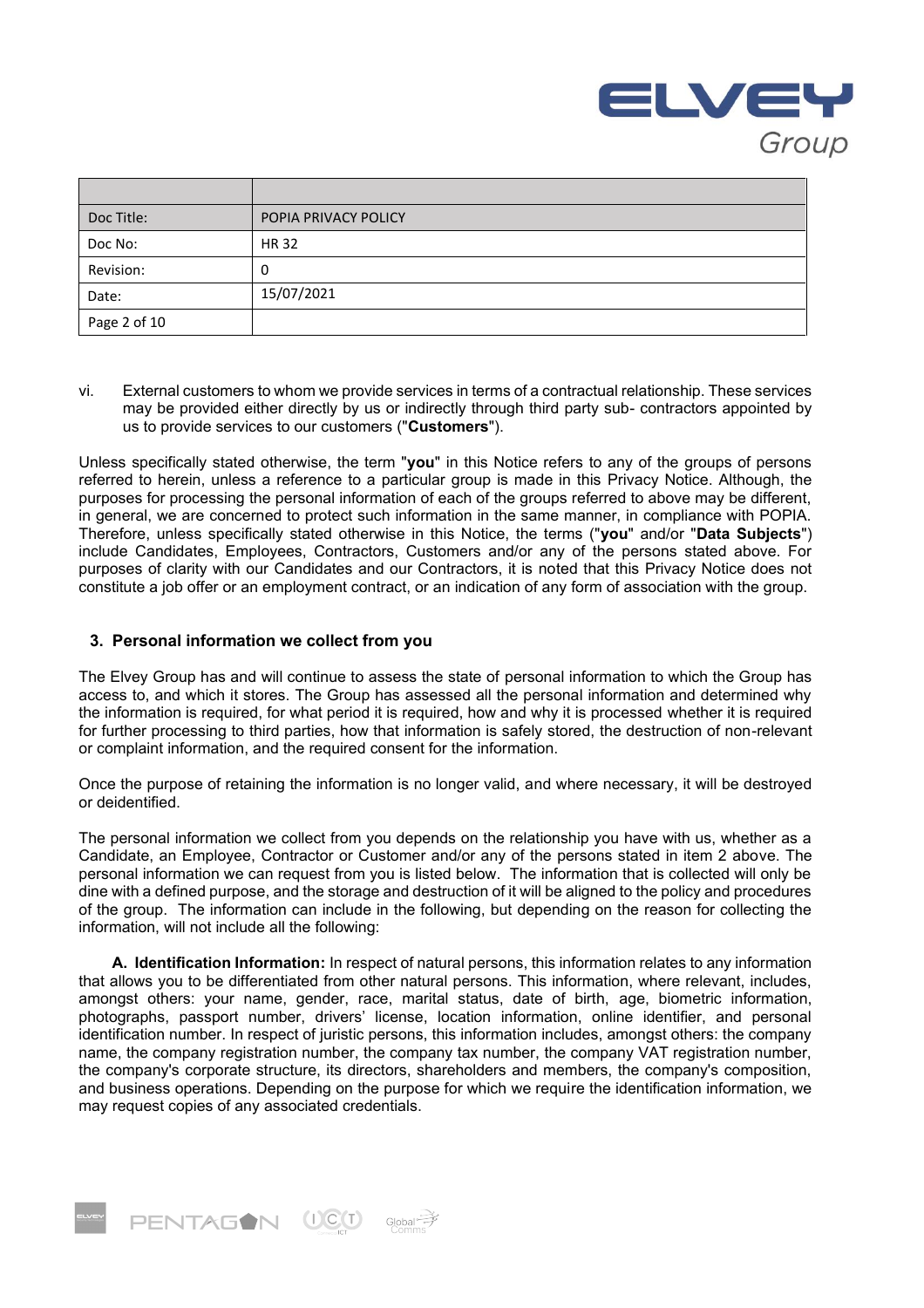

| Doc Title:   | POPIA PRIVACY POLICY |
|--------------|----------------------|
| Doc No:      | <b>HR 32</b>         |
| Revision:    | 0                    |
| Date:        | 15/07/2021           |
| Page 3 of 10 |                      |

**B. Contact Information:** In respect of natural persons, this information, where relevant, relates to information that allows us to keep in touch with you. This information could include your home address, work address, e-mail, private phone number or other phone number contact, such as cellphone number. In respect of juristic persons, this information relates to information that allows us to keep in touch with you. This information could include the company's physical addresses, the company's telephone numbers, telefax numbers, email addresses and website address.

**C. Employment Information:** In respect of natural persons, employees, independent subcontractors, interns, students, in-service trainees, etc. this information, where relevant, relates to information concerning your previous employment or current employment, your title and position, whether in our company or the company in which you work; working experience, professional experience, information relating to your spouse or partner and to your children, information related to training that you have taken, evaluations, professional profile, disciplinary actions, the reasons for the termination of your employment contract and your criminal behavior to the extent that such information relates to the commission of an alleged offence or to any proceedings in respect of which you are alleged to have committed an offence, among others.

**D. Academic Information:** In respect of natural persons, this information, where relevant, relates to information that allows us to know your professional orientation, including: your schooling, educational background, specialization, level of specialization, degrees, certificates, and recognition among others relevant to the position under application or the possibility of promotion to another position within the group.

**E. Financial Information:** In respect of natural persons, this information relates to the relevant information regarding the financial information of the individual obtained directly from that person, who includes banking details, tax registration number, medical aid and/or provident fund details, etc. In respect of juristic persons, this information relates to the company's banking account details and associated identifiers, credit ratings, payment history and financial standing, including statements of account, among others.

**F. Health information:** Generally, where relevant, we will obtain a psychological assessment of our Candidates and Contractors through psychometric tests or another similar test. We may also require to be furnished with an employee's pregnancy status for the purposes of determining maternity leave. We will also collect information pertaining to your physical or mental health or disability if you are an Employee, in the event of incapacity or disability investigations, or the inherent requirement of the job require such an investigation.

**G. Biometric data:** In some cases, the fingerprints, photographs and signatures of the Employees and some Contractors are obtained to allow them access to certain facilities for attendance, security and health and safety purposes.

**H. Electronic Records:** This information includes, where relevant, certain information that is obtained when you access our website or access our facilities and include: (i) data that is obtained through cookies on our websites, such as IP address with which you accesses the website, user preferences, type of browser, activity on the site, and previously visited page; (ii) records of images and/or voice obtained through video

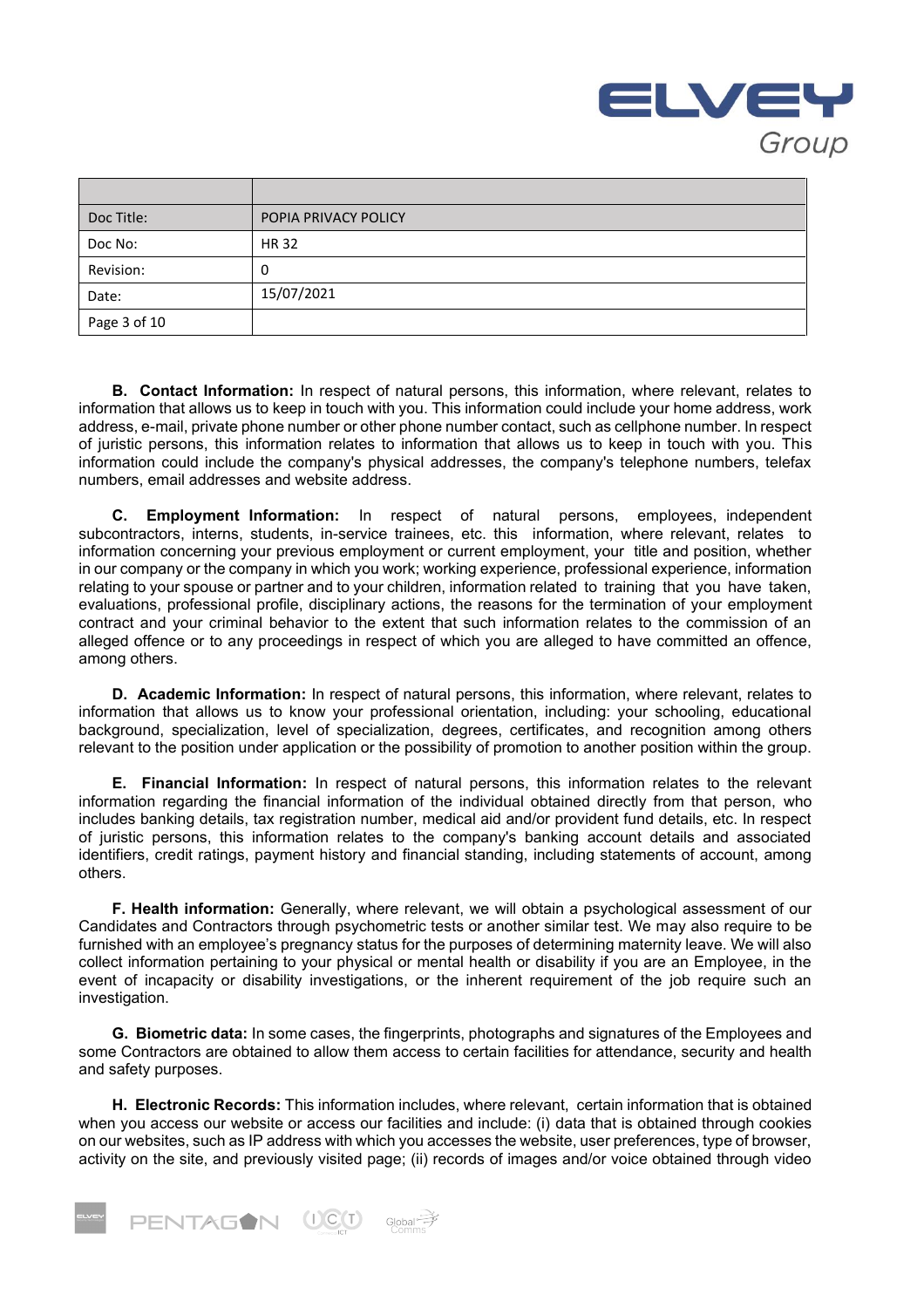

| Doc Title:   | POPIA PRIVACY POLICY |
|--------------|----------------------|
| Doc No:      | <b>HR32</b>          |
| Revision:    | 0                    |
| Date:        | 15/07/2021           |
| Page 4 of 10 |                      |

surveillance systems, which are obtained when you visit our facilities; and (iii) in the case of employees, electronic records that are obtained when the Employee uses our computer systems (including equipment and telecommunication networks and IT systems). The latter information may include access to electronic, network or communications equipment, the use of such systems and tools (including the Elvey Group's email and the Internet) and its geolocation. Employee activity on their devices may be monitored for the purpose of maintaining your safety, as well as the Elvey Group's safety, the safety of its employees and assets; and to monitor compliance with our policies or the law and for internal or external investigations when it is suspected that an Employee may have committed an action contrary to our policies or applicable laws.

**I. Information on trade union affiliation**: Information that allows us to identify a person's membership to a specific union for the purposes of legislative and administrative compliance.

**J. Events Information**: If we are hosting an event, we may request you to furnish us with information, where relevant, pertaining to any special dietary requirements/allergies, any special assistance needs (hearing, sight, or physical impairment), travel arrangements, the name and age of your child/children (collected through parents or guardians attending events) and if applicable, your speaker biography.

**K. Service Information**: This information relates to your views of our services, your use of our services and your experience of our services. We use this information to initiate service improvements and changes to our services.

**L. Special Personal Information**: Some of the personal information described in sections "**A**", "**C**", "**F**", "**G**", "**H**", "I" and "**J**" of clause 3 above is considered to be "special personal information" in terms of POPIA. The special or sensitive Personal Information, that we collect is limited to:

- i. information pertaining to race or ethnic origin which is required by us for compliance with the Employment Equity Act 55 of 1998 and the Broad-based Black Economic Empowerment Act 53 of 2003.
- ii. information pertaining to physical or mental health or disability, and which is required by us for compliance with the Occupational Health and Safety Act 85 of 1993, the Employment Equity Act 55 of 1998, the Health Act 63 of 1997 and the Consolidated Directions on Occupational Health Safety Measures in Certain Workplaces, 2020 ("**COVID Regulations**") published in terms of the Disaster Management Act 57 of 2002.
- iii. biometric information; (iv) trade union membership.
- iv. your religion; and
- v. information relating to criminal behavior to the extent that such information relates to the alleged commission of an offence or to proceedings in respect of the alleged commission of an offence.

The Elvey Group does not intend to collect any special or sensitive Personal Information that is prohibited by local law and without your prior consent, where required.

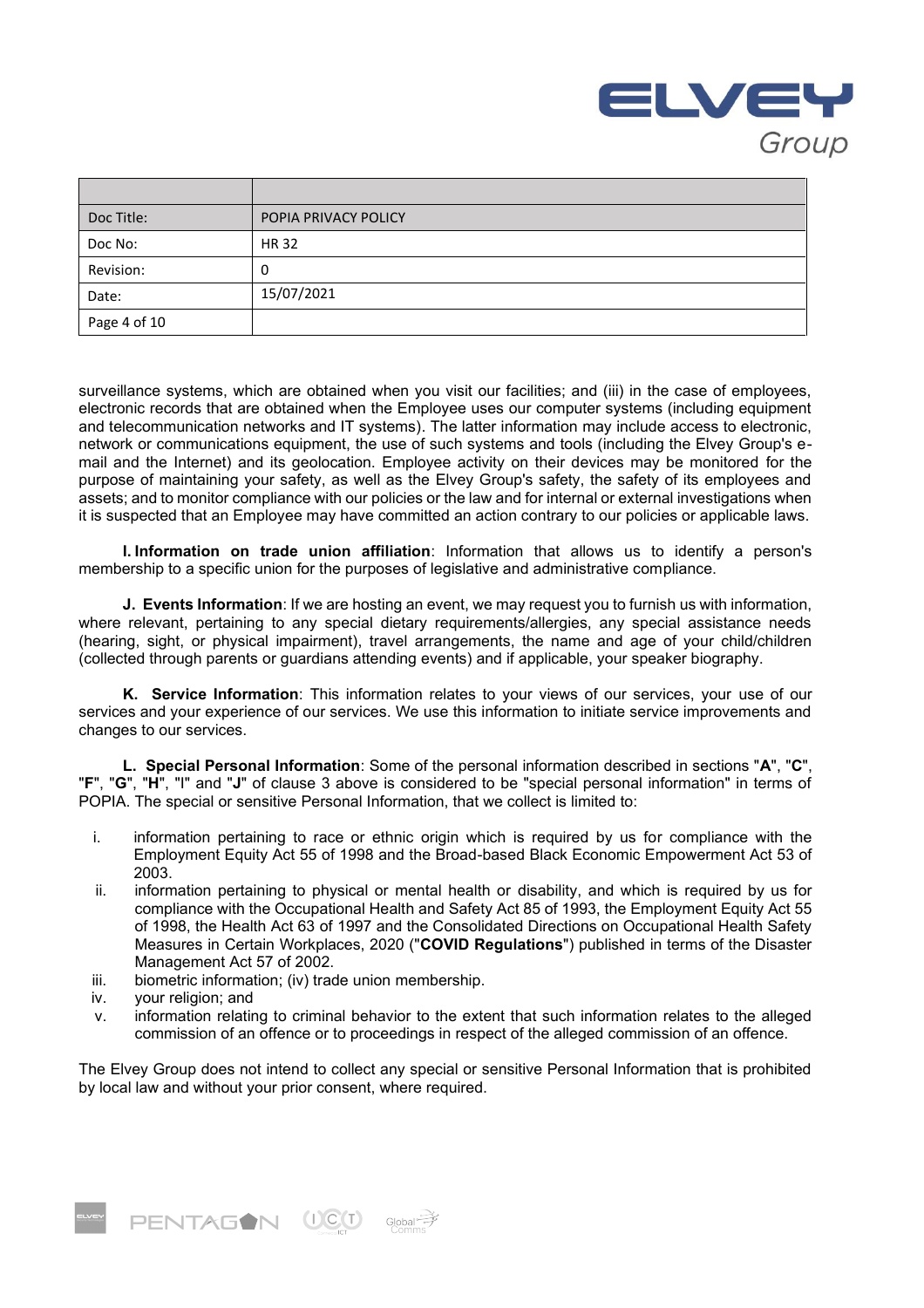

| Doc Title:   | POPIA PRIVACY POLICY |
|--------------|----------------------|
| Doc No:      | <b>HR32</b>          |
| Revision:    | 0                    |
| Date:        | 15/07/2021           |
| Page 5 of 10 |                      |

## **4. Authorization to contact third parties (personal or professional references)**

The Elvey Group may contact third parties related to you in the following cases:

- i. **Employees**: Employees will be requested, where relevant, to provide contact and identification information of their family members or of a third party for emergency contact purposes. The information is collected to ensure the accuracy of information received.
- ii. **Candidates**: We may request to be furnished with, where relevant, the contact and identification information of your previous employers, confirmation of qualification and experience. The information is collected to ensure the accuracy of information received.

Where we request such information, we request you to ensure that the third-party data you provide is accurate, complete, and correct, verifiable, and has the permission of the third party to disclose it and is up to date.

#### **5. Means through which we obtain your personal information**

The Elvey Group may obtain a Candidate's personal information through different means:

- Personally, from the Candidate during the recruitment process.
- Indirectly from the Candidate, for example, where the Elvey Group or the Candidate makes use of the services of a third-party recruiter.
- **Example 2 and information from publicly available records social media and correspondence between** the Elvey Group and the Candidate.

The Elvey Group may obtain an Employees' personal information through different means:

- Personally, from the Employee during the recruitment process and during the employment relationship, as well as through the disclosure of relevant and consented information by the employee.
- Directly, through different means including our intranet, phone, monitoring or video surveillance systems and the Company's IT platforms and applications of the Elvey Group.
- Indirectly from the Employee, for example, by receiving reports or information, which is provided to us by companies that we hire, to perform different tests and examinations regarding our Employees, or information stored in public access sources.
- Relevant information from publicly available records social media and correspondence between the Elvey Group and the Employee.

The Elvey Group may obtain an External Contractor's personal information through different means:

• Personally, from the External Contractor during the contracting process and during the contract relationship.

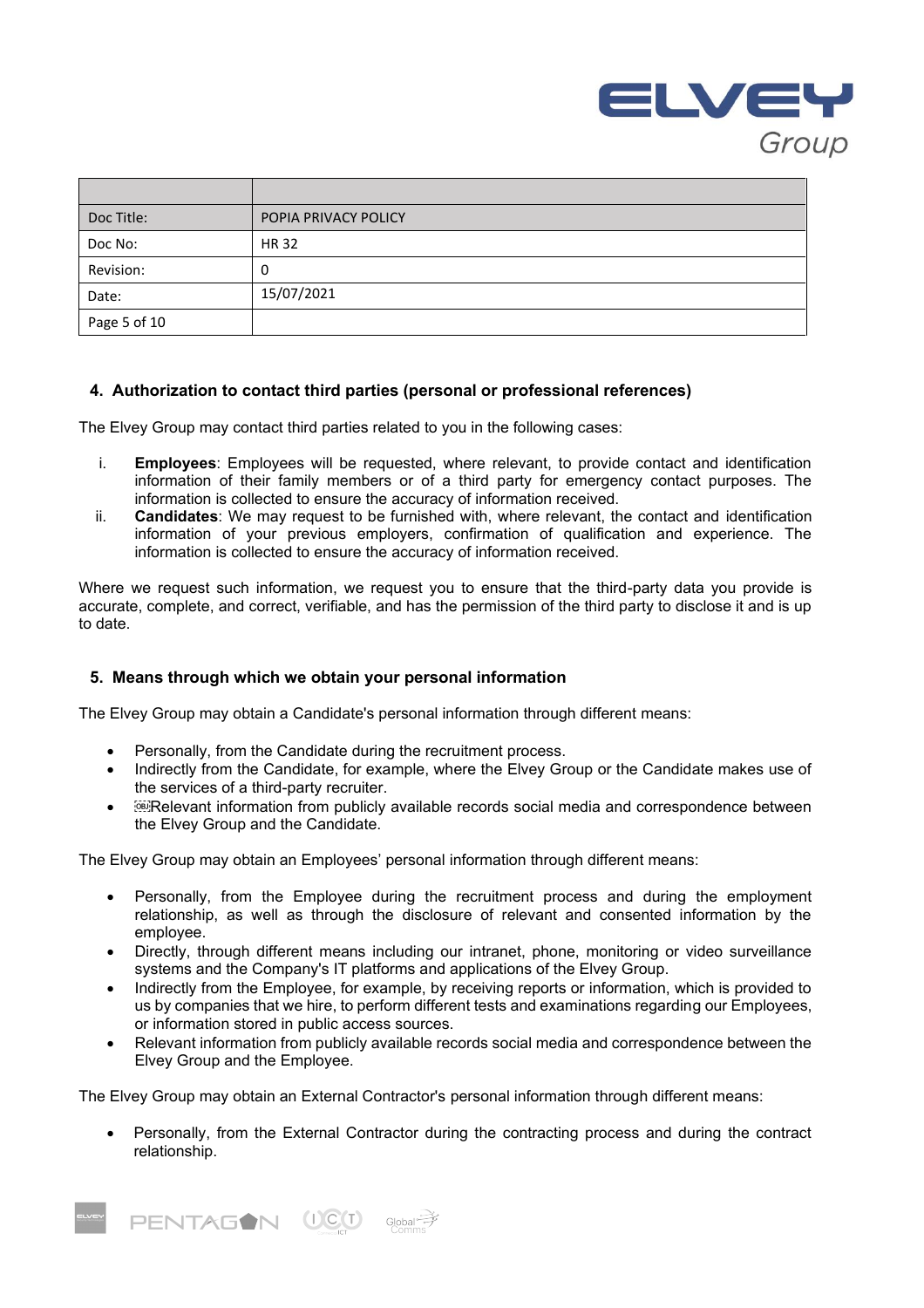

| Doc Title:   | POPIA PRIVACY POLICY |
|--------------|----------------------|
| Doc No:      | <b>HR32</b>          |
| Revision:    | 0                    |
| Date:        | 15/07/2021           |
| Page 6 of 10 |                      |

• Indirectly from the External Contractor, for example where the External Contractor is appointed as a sub-contractor by a third party who contracts directly with the Elvey Group for the provision of services to the Elvey Group, with consent from the subcontractor.

The Elvey Group may obtain a customer's, client, or suppliers' personal information through different means:

- **•** Personally, from the Customer, client, or suppliers during the contracting process and during the contract relationship.
- **•** Directly from the Customer's, client, or suppliers' employees and/or representatives during the contracting process and during the contract relationship.
- **•** Indirectly from publicly available records and information pertaining to the Customer, client, or suppliers.

## **6. Purposes for which the Company processes your personal data.**

Although the purposes may vary according to the legal relationship that you have with the Elvey Group, in general, your personal data is used for the following purposes:

- a. In the case of Candidates, the personal information is requested to evaluate the competencies of the Candidate and the suitability of the Candidate for the advertised position. In general, the information is used to manage the recruitment and selection process. Where the Elvey Group obtains special personal information from Candidates, client, or suppliers we will ask you to give your consent.
	- i. In the case of the Employees:
	- ii. for the proper administration of the employment relationship, including to confirm and maintain the Employee's employment record and to pay the Employee's salaries and benefits.
	- iii. for the administration of benefits.
	- iv. for the identification of the Employee's skills, aptitudes and competencies and for the evaluation of his/her professional performance.
	- v. to support the Employee in case of accidents and generate the corresponding internal reports.
	- vi. to evaluate the Employees' use of the facilities, information and communications infrastructure of the Elvey Group and the equipment that the Elvey Group makes available to the Employee as work tools or the Employee's devices that the Elvey Group allows the Employee to connect to the Elvey Group's network, also as a working tool; the monitoring is carried out in order to protect our computer systems, assets, assets, intellectual property assets and the security of the Elvey Group, and its employees (including also the integrity, working conditions and assets of our employees);
	- vii. to verify and audit our employees' compliance with our internal policies, and prevailing and relevant legislation including ensuring that Employees have appropriate health conditions that enable them to perform their work.
	- viii. to carry out investigations or internal audits for purposes of compliance, quality or investigation of inappropriate or illegal conduct, among others.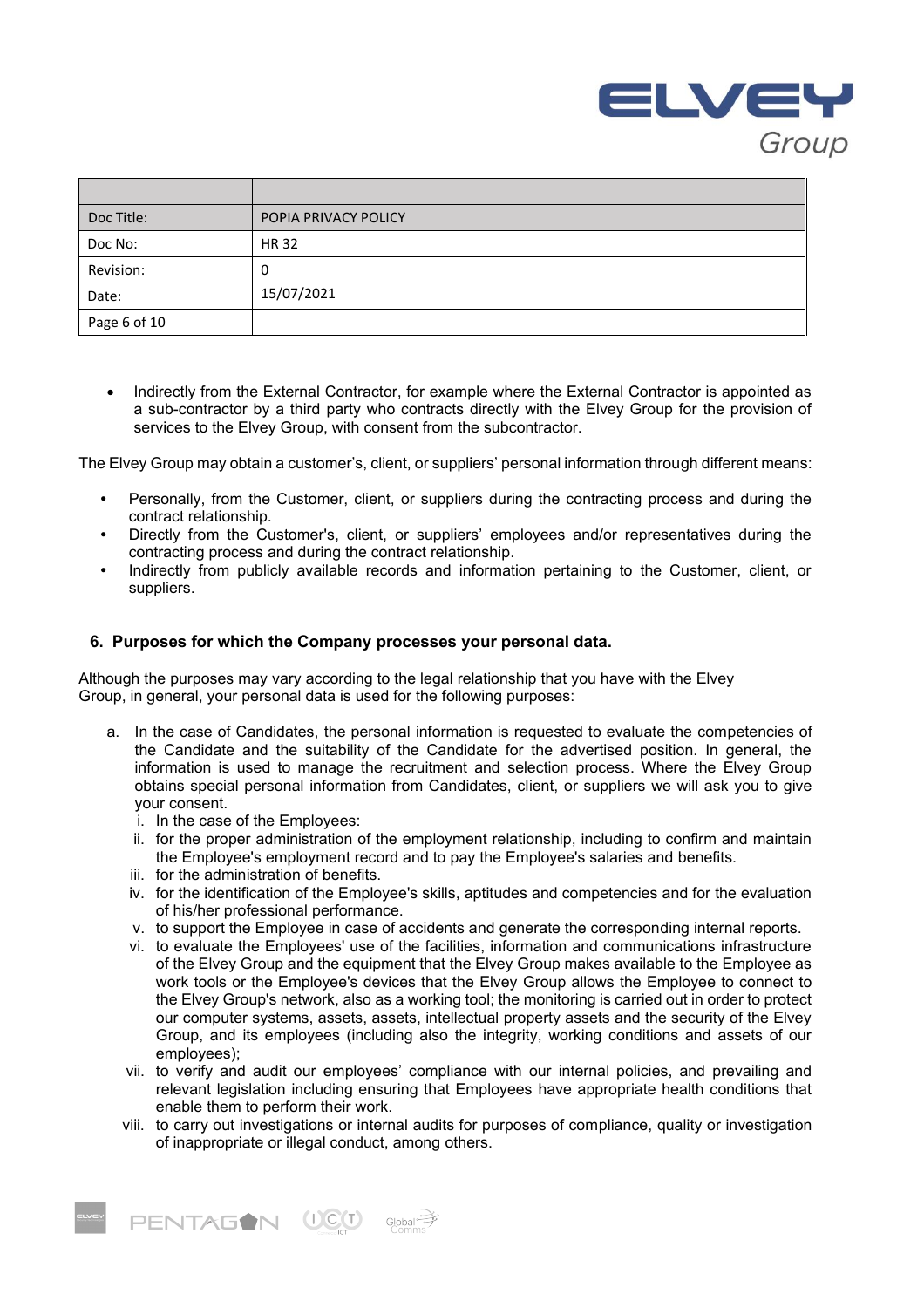

| Doc Title:   | POPIA PRIVACY POLICY |
|--------------|----------------------|
| Doc No:      | <b>HR32</b>          |
| Revision:    | 0                    |
| Date:        | 15/07/2021           |
| Page 7 of 10 |                      |

- ix. to manage the relationship with the trade union to which the Employee belongs and to provide the trade union with the information required of the Employee, when applicable.
- x. to manage the activities that are necessary to comply with labor legislation; and
- xi. occasionally the Employee's information may be used for the Elvey Group's publicity or internal communications
- b. In the case of External Contractors:
	- i. expatriates and independent contractors, for the management of the expatriate's or independent contractor's assignment in the Elvey Group as well as for compliance with applicable legislation and internal policies.
	- ii. in the case of third-party sub-contractors, the personal information is processed for the purposes of compliance with internal policies (access to facilities, compliance with security and quality policies, etc.) and applicable legislation. In certain specific cases the third parties and agencies that support us may conduct more specific certification tests with consent. The rules, regulations, procedure and POPIA compliance of third parties is not the responsibility of the Elvey Group.
- c. In the case of Customers, clients, and suppliers: For relevant information, contractual and relationship management purposes, and business purposes, including data analysis, audits, developing and improving products and services, identifying usage trends, and determining the effectiveness of promotional campaigns, and enhancing, improving, or modifying our service. Relevant personal information is also obtained from Customers, clients and suppliers for risk management, compliance with our legal and regulatory obligations and for fraud detection, prevention, and investigation, including "know your customer", anti-money laundering, conflict and other necessary onboarding and ongoing customer checks, due diligence and verification requirements, credit checks, credit risk analysis, compliance with sanctions procedures or rules, and tax reporting. We also process the relevant personal information of our customers for to provide, and perform our obligations with respect to, the services or otherwise in connection with fulfilling instructions and to send administrative information to clients, such as changes to our terms, conditions, and policies.
- d. We also process the personal information of Candidates, Employees, External Contractors and Customers to comply with laws and regulations (including any legal or regulatory guidance, codes, or opinions), and to comply with other legal process and law enforcement requirements (including any internal policy based on or reflecting legal or regular guidance, codes, or opinions).
- e. In addition, the personal information of Candidates, Employees, External Contractors and Customers is processed for event management and execution to ensure that all participants have a safe and enjoyable experience, to provide notifications concerning the event, provide analysis to improve our events and develop new events, determine their overall effectiveness, enhance products and services, and to operate and expand our business activities.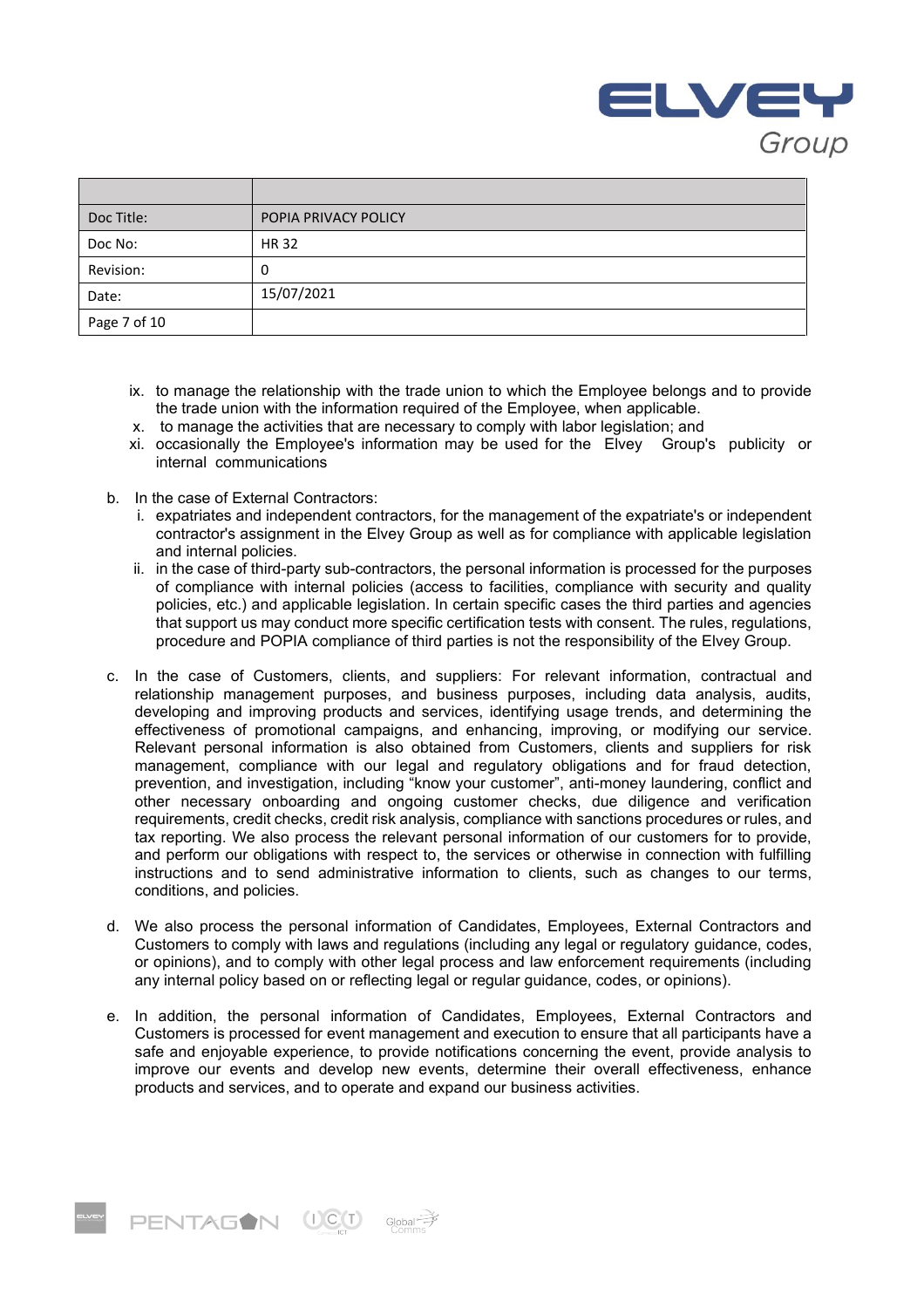

| Doc Title:   | POPIA PRIVACY POLICY |
|--------------|----------------------|
| Doc No:      | <b>HR32</b>          |
| Revision:    | υ                    |
| Date:        | 15/07/2021           |
| Page 8 of 10 |                      |

## **7. Transfers of personal data**

The Elvey Group may communicate or transfer your personal data to different entities for the purposes established in this Notice. These transfers are made to the extent that they are necessary for the maintenance or fulfillment of the contractual relationship between the Elvey Group and you. Any of the transfers referred to below may be national or international, however any international transference of personal information will require specific personal consent.

a. Data referrals

The Elvey Group may refer all or part of your personal information to service providers to support us in a particular process. These suppliers include, for example: (i) companies that provide us with a recruitment and selection service; (ii) accounting or computer companies that support us to pay the payroll; (iii) companies, or laboratories that perform psychometric, psychological, medical, clinical studies, among others; (iv) offices that support us in accounting, legal and immigration matters; (v) insurance agents, insurance companies, medical aid companies and pension scheme administrators; and (vi) companies that provide us with information technology outsourcing and management services as well as cloud hosting services. Before transferring information to these suppliers, we make sure to sign contracts that oblige these companies to commit themselves to protect your personal information. The Elvey Group will not deal with any company's which do not confirm adherence to the POPIA.

b. Transfers of personal data to our affiliates

Since the Elvey Group is part of an international group, the personal information of Candidates, Employees, External Contractors and Customers may be communicated or transferred to other companies of our same corporate group. Our affiliates make reasonable efforts to implement measures and policies for the protection of the personal information of our Candidates, Employees,

External Contractors and Customers. These policies are consistent with POPIA and are designed to comply with the provisions of the laws on personal data protection in each country. Where the data protection laws of a country might not provide a level of protection equivalent to the laws in South Africa, and if the Elvey Group discloses Personal Information to any of its affiliates in such countries, we will establish and/or confirm that, prior to receiving any Personal Information, such affiliates will provide an adequate level of protection for Personal Information, including appropriate technical and organizational security measures. International transference of personal information will require specific personal consent.

c. Transfers of personal data to third parties

Your personal information may be communicated or transferred to third parties different from the entities referred to in clause 8(b) above. Where your personal information is transferred by us to a third party outside of South Africa, we will address any applicable requirement to assure an adequate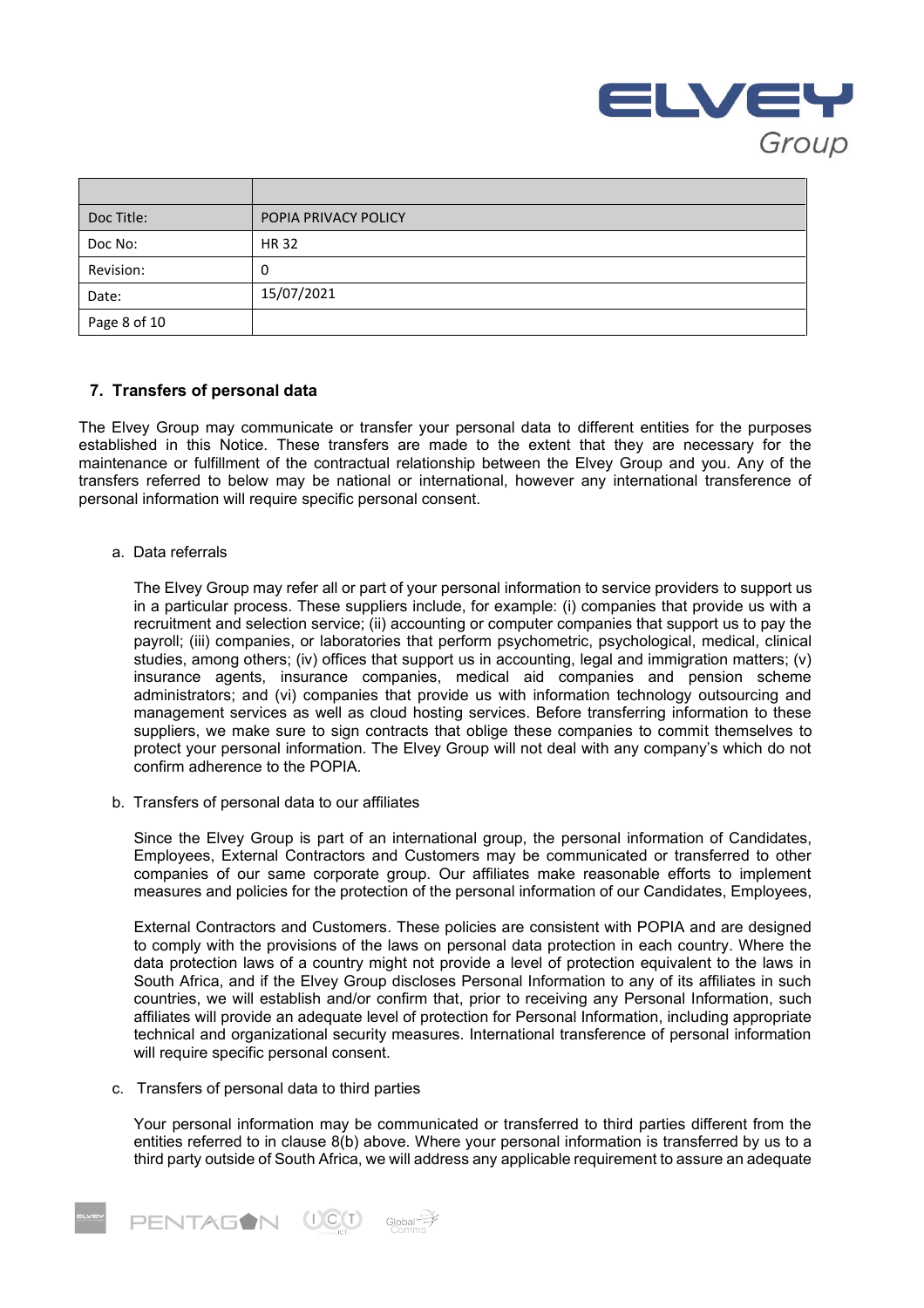

| Doc Title:   | POPIA PRIVACY POLICY |
|--------------|----------------------|
| Doc No:      | HR 32                |
| Revision:    | 0                    |
| Date:        | 15/07/2021           |
| Page 9 of 10 |                      |

level of data protection before transferring your personal information by assuring the implementation of binding corporate rules, or the execution of appropriate data transfer agreements. International transference of personal information will require specific personal consent.

# **8. Your Privacy Rights**

All our Employees, Candidates External Contractors and Customers, clients and suppliers may always, have a right to request from the Elvey Group access to their personal information or the correction of such personal information. Likewise, you may request us to delete or erase your personal information. You may also object to the Elvey Group processing your personal information for specific purposes and you may revoke any consent previously granted to the processing of your personal information (the "**Data Subject Rights**"). Your Data Subject Rights may be subject to limitations detailed in applicable laws. Your rights in terms of the POPIA include to be informed if someone is collecting your personal information, to be informed if your personal information has been accessed by an unauthorized person, to access, correct, amend, and destroy your own personal information, object to having your personal information being processed and to withdraw your consent, or object to information being stored or processed.

To exercise your Data Subject Rights, you must send the Elvey Group a request addressed to the following email address: [neil@elveygroup.com](mailto:neil@elveygroup.com) . Employees may also send queries or complaints in connection with their privacy rights to our Information Officer to this email address [salome@elveygroup.com](mailto:salome@elveygroup.com) or as set out in item 12 below.

In case you decided to exercise your Data Subject Rights, our Information Officer may inform you of: (i) the information that you will need to provide for identification purposes as well as the documents you may need to enclose with your request; (ii) the expected timeframe for receiving a response from us regarding your request; (iii) how to submit your request, including the forms that you will be required to use, if available; and (iv) the form in which we will deliver your information to you (which usually may be copies of documents or digital files).

In terms of POPIA, you are entitled to approach the South African courts and you can lodge a complaint with South Africa's Information Regulator in respect of any alleged interference with the protection of your personal information. The contact details of South Africa's information regulator are as follows:

**Physical address**: JD House, 27 Stiemens Street, Braamfontein, Johannesburg, 2001 **Postal address**: P.O. Box 31533, Braamfontein, Johannesburg, 2017 **Email address**: [complaints.IR@justice.gov.za](mailto:complaints.IR@justice.gov.za)

**PENTAGON UCU** Global<sup>2</sup>

## **9. Available options for you to limit the use or disclosure we make of your personal information**

As a Candidate, Contractor or Employee, client, or supplier, you may at some point wish to explore whether there are ways to limit the way we use or disclose your personal information in any particular way.